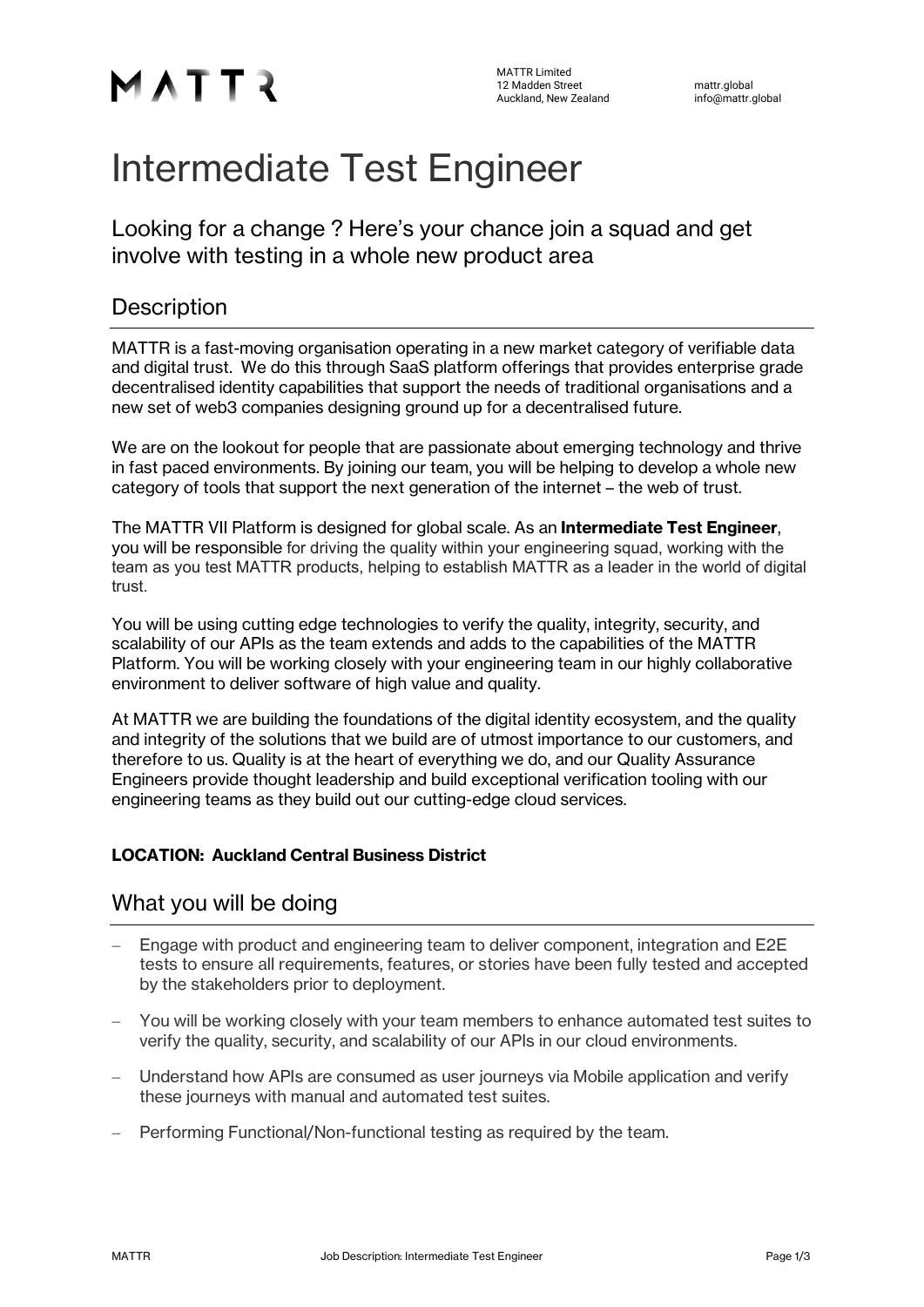- Working with the wider MATTR engineering team, you will be constantly improving our engineering processes, tools and standards.
- Becoming a subject matter expert in decentralised identity, engaging with the standards community, and ensuring our solutions are delivering value to our consumers.
- You will keep track of new/emerging test tools and industry trends and make suggestions for improvement of existing test frameworks.

#### What are the skills and requirements needed?

- At least 3+ years of testing experience within a complex technology business environment with a strong understanding of testing discipline.
- An eye for detail and experience in planning, executing and tracking E2E testing with full requirements traceability, producing test deliverables as necessary.
- Experience designing, describing and implementing API and Mobile test cases.
- Have prior experience in maintaining and enhancing Test Automation frameworks.
- Experience using CI/CD toolsets to obtain fast quality states.
- Prior experience with Non-Functional Testing is an added advantage.
- Excellent communications and written skills and must be able to talk about technology intelligently and passionately to all levels of an organisation which includes developers, Architects and senior management (technical and non-technical)
- Have an understanding of Security testing.
- $-$  Likely have previous start-up experience and enjoy working in open source / developer communities
- Have strong organisational skills, and enjoy a dynamic and agile environment

## Personal and work ethics

- You are a self-starter who takes initiative, is creative, has high energy, and would thrive in a very dynamic software company.
- You are a team player who is eager to share their findings and contribute to a collective understanding – someone who is super smart and committed to making a difference but won't trip over their ego when they turn around!

#### Advantageous

- Awareness of Self-Sovereign-Identity, Decentralized Identifiers, and the Web of Trust ecosystem
- Understanding of Oauth2, OpenID Connect and other established authentication and identity management protocols.
- Experience building SaaS (Software as a Service) services & products.